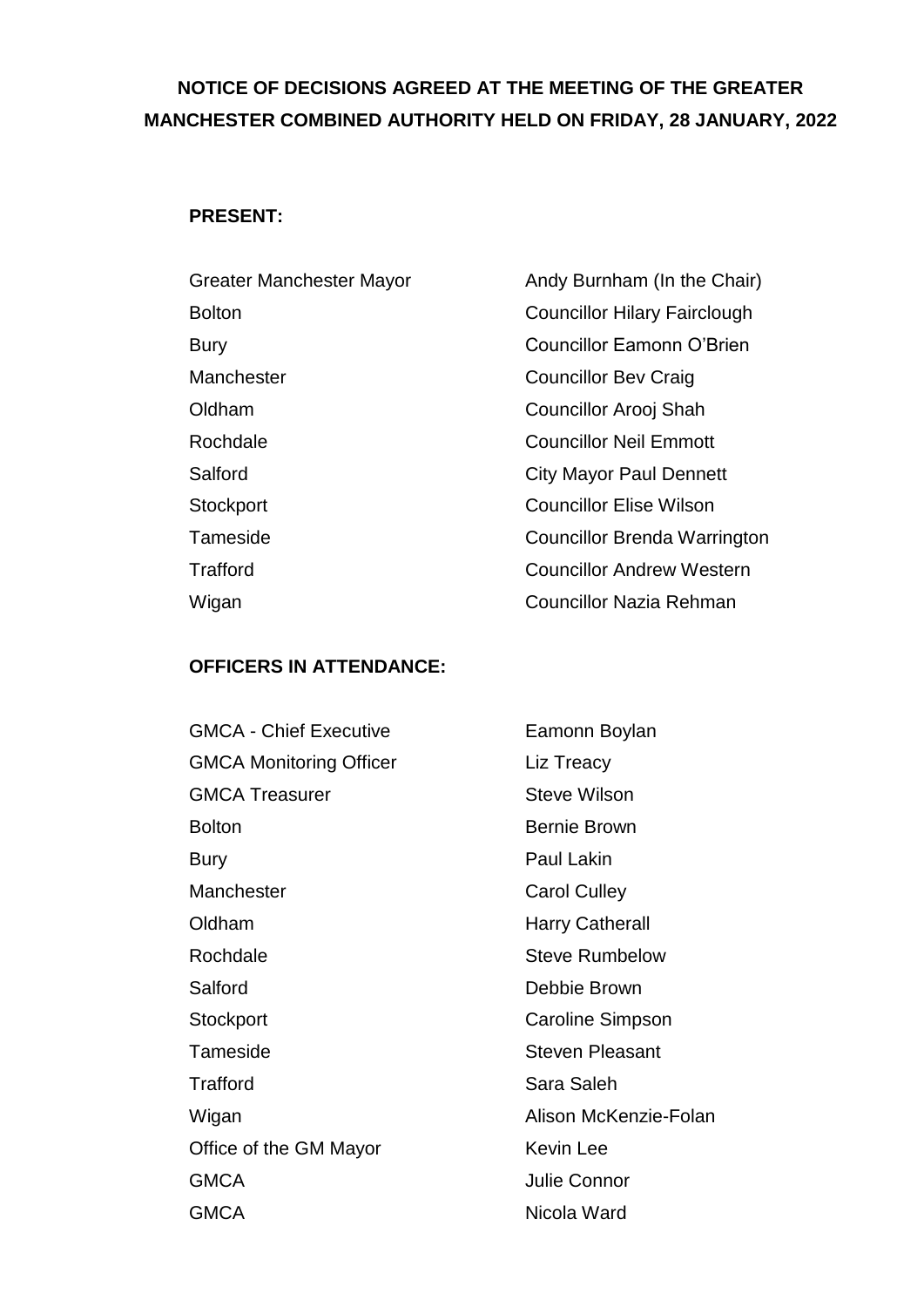| <b>GMCA</b> | James Killan          |
|-------------|-----------------------|
| <b>TfGM</b> | <b>Steve Warrener</b> |

#### **1. Apologies**

That apologies be received and noted from Deputy Mayor Bev Hughes, Cllr Martyn Cox, Cllr David Molyneux, Joanne Roney, Tom Stannard and Tony Oakman.

### **2. Chairs Announcements and Urgent Business**

- 1. That Members of the GMCA welcomed the opportunity to take part in events to mark Holocaust Memorial Day on 27 January 2022 and that it be a further reminder that there will never be room for racism, hate or discrimination in Greater Manchester.
- 2. That it be noted that the GM Mayor met with the Secretary of State on the 26 January 2022 as only he can enable a review, variate or withdrawal of the Clean Air Scheme. The Secretary of State has been requested to consider all options, in particular to lift the Government's legal direction on all ten Greater Manchester Local Authorities to provide more time for compliance to be achieved.
- 3. That it be noted that Members of the GMCA were committed to improving air quality and the health of residents but also recognised that major changes were needed to the current scheme. The request made to the Secretary of State followed previous articulations regarding the fear that the current scheme may not be successful in achieving compliance by 2024 but would cause real hardship to many businesses in GM as a result of recent changes to the supply chain and cost of inflation.
- 4. That it be note that there would be further engagement regarding the proposed Clean Air Zone in 7-10 days' time.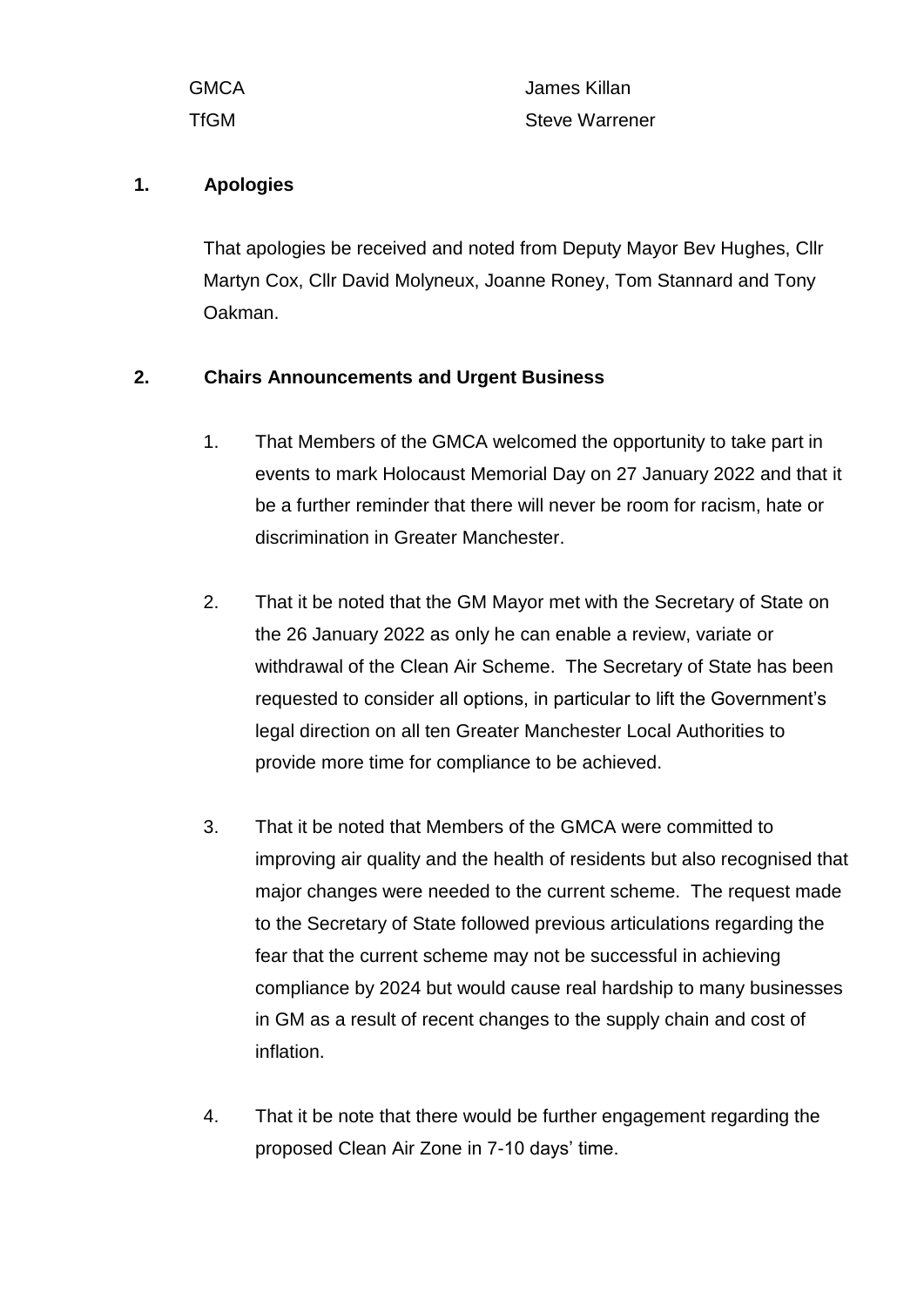#### **3. Declarations of Interest**

There were no declarations received in relation to any item on the agenda.

### **4. Minutes of the GMCA meeting – 17 December 2021**

That the minutes of the GMCA meeting held on 17 December 2021 be approved.

### **5. Minutes of the GMCA Resources Committee – 17 December 2021**

That the minutes of the GMCA Resources Committee meeting held on 17 December 2021 be noted.

### **6. Minutes of the GMCA Standards Committee – 17 December 2021**

That the minutes of the GMCA Standards Committee meeting held on 17 December 2021 be noted.

### **7. Minutes of the GMCA Audit Committee – 21 January 2022**

That the minutes of the GMCA Audit Committee meeting held on 21 January 2022 be noted.

### **8. Minutes Overview & Scrutiny Committees – January 2022**

That the minutes of the Housing, Planning & Environment Overview and Scrutiny Committee meeting held on the 11 January 2022 and the Economy, Business Growth & Skills Overview and Scrutiny Committee held on the 14 January 2022 be noted.

#### **9. Mayoral General Budget & Precept Proposals**

1. That the GM Mayor's proposal to increase the Mayoral General Precept to £102.95 (Band D) comprising of £71.20 for functions previously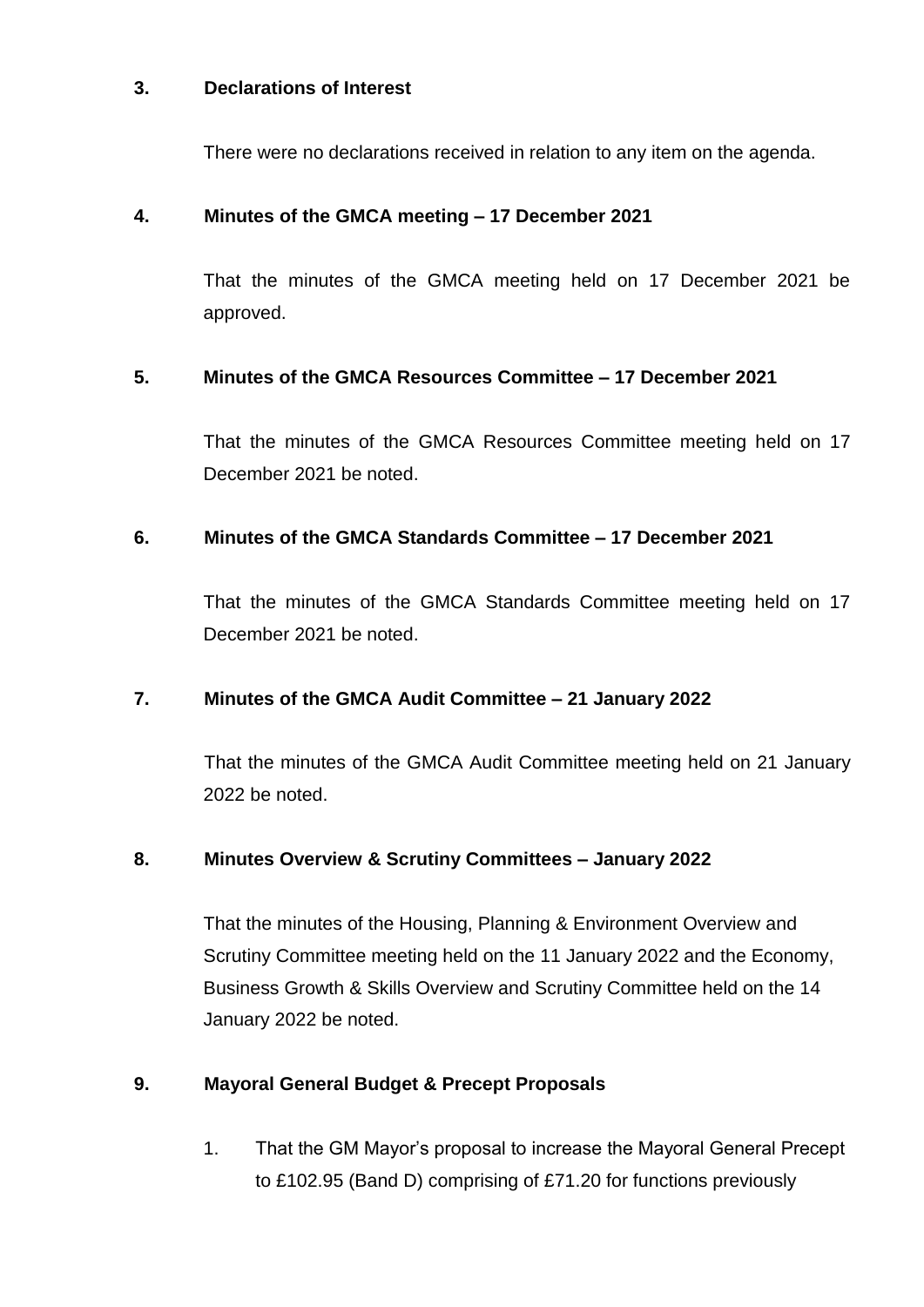covered by the Fire and Rescue Authority precept and £31.75 for other Mayoral General functions be considered.

- 2. That it be noted that the proposal for the Mayoral General Precept for 2022/23 is part of a multi-year strategy for setting the Mayoral precept baseline which will be adjusted in future years as further Mayoral functions are covered by the funding raised.
- 3. That the following be noted:
	- i) the overall budget proposed for the Fire and Rescue Service,
	- ii) the use of the reserves to support the revenue and capital budgets, and the assessment by the Treasurer that the reserves as at March 2023 are adequate,
	- iii) the proposed Fire Service capital programme and proposals for funding,
	- iv) the medium-term financial position for the Fire and Rescue Service covered by the Mayoral precept.
- 4. That the detailed budget proposals for other Mayoral functions be noted.
- 5. That the use of reserves as set out in Paragraph 3.3 of the report be noted.
- 6. That Members of the GMCA be asked to consider whether they would wish to submit any written comments to the Mayor in line with the legal process and timetable described in this report.
- 7. That it be noted that at its meeting on 11 February 2022 there will be an updated budget submitted, consistent with the precept proposals, to reflect final tax base and collection fund calculations and the final Revenue Support Grant settlement.

### **10. Greater Manchester Police & Crime Plan**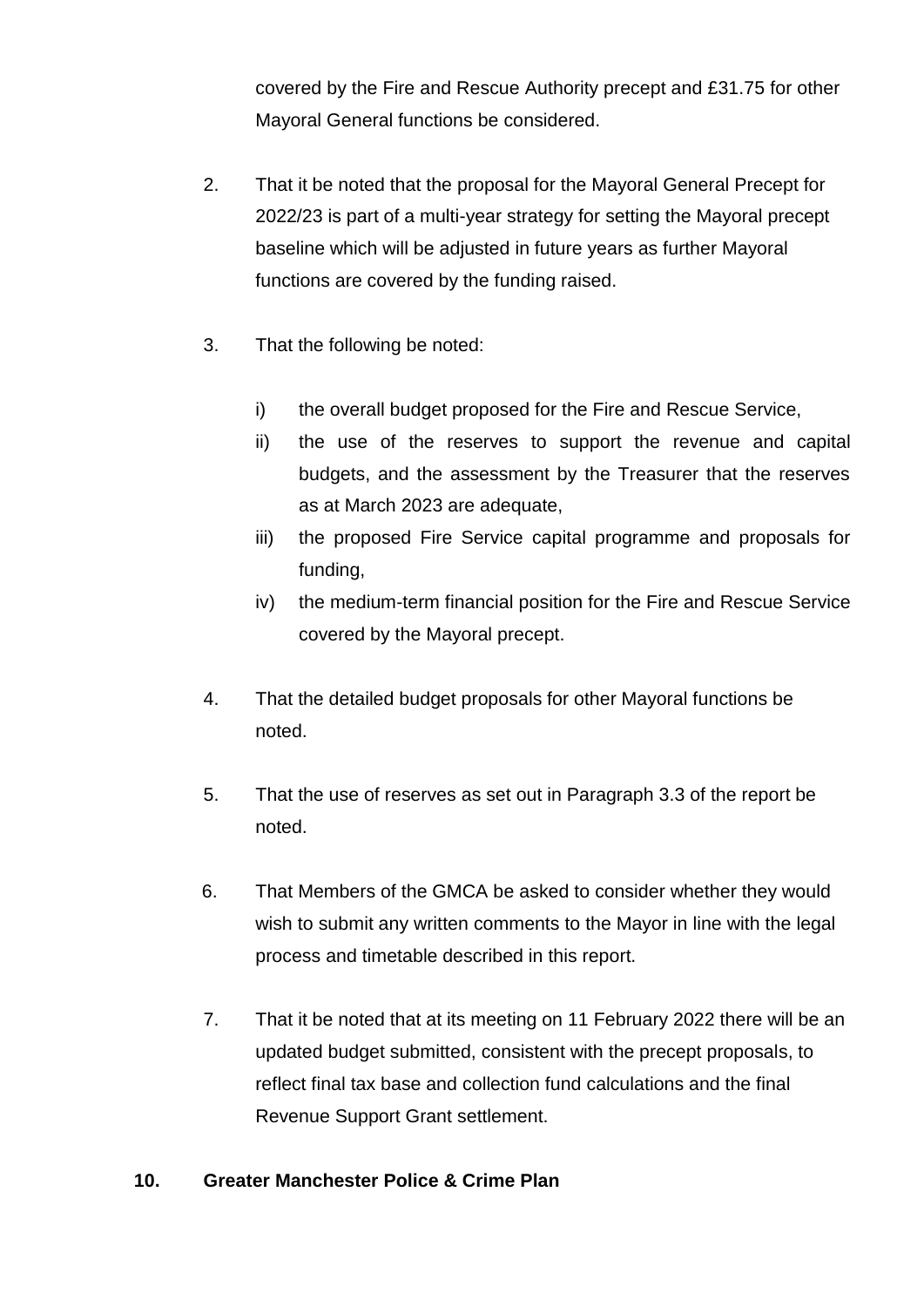- 1. That the draft Standing Together Plan be noted.
- 2. That it be noted that the GM Police & Crime Panel would be given the opportunity to review and sign off the Plan at their meeting on the 31 January 2022.

## **11. Greater Manchester Retrofit Action Plan**

- 1. That the draft GM Retrofit Action Plan and its contents be noted.
- 2. That the GM Retrofit Action Plan be approved for design & publication (attached at Annex 1 to the report).

### **12. Greater Manchester International Strategy 2022-2025**

- 1. That the new Greater Manchester International Strategy be approved.
- 2. That the approach to developing the GM International Strategy Delivery Plan be noted.

# **13. Greater Manchester Information Strategy and CA and Executive Leadership**

- 1. That the Greater Manchester Information Strategy be approved.
- 2. That it be agreed that GMCA Member (Cllr Martyn Cox) and Chief Executive (Alison McKenzie-Folan) lead and oversee implementation of the GM Information Strategy.

### **14. City Region Sustainable Transport Settlement Draft Programme Case**

1. That it be noted that the GMCA, as requested by Government on 20 July 2021, prepared and submitted to the Government's City Region Sustainable Transport Fund in early September, as part of the process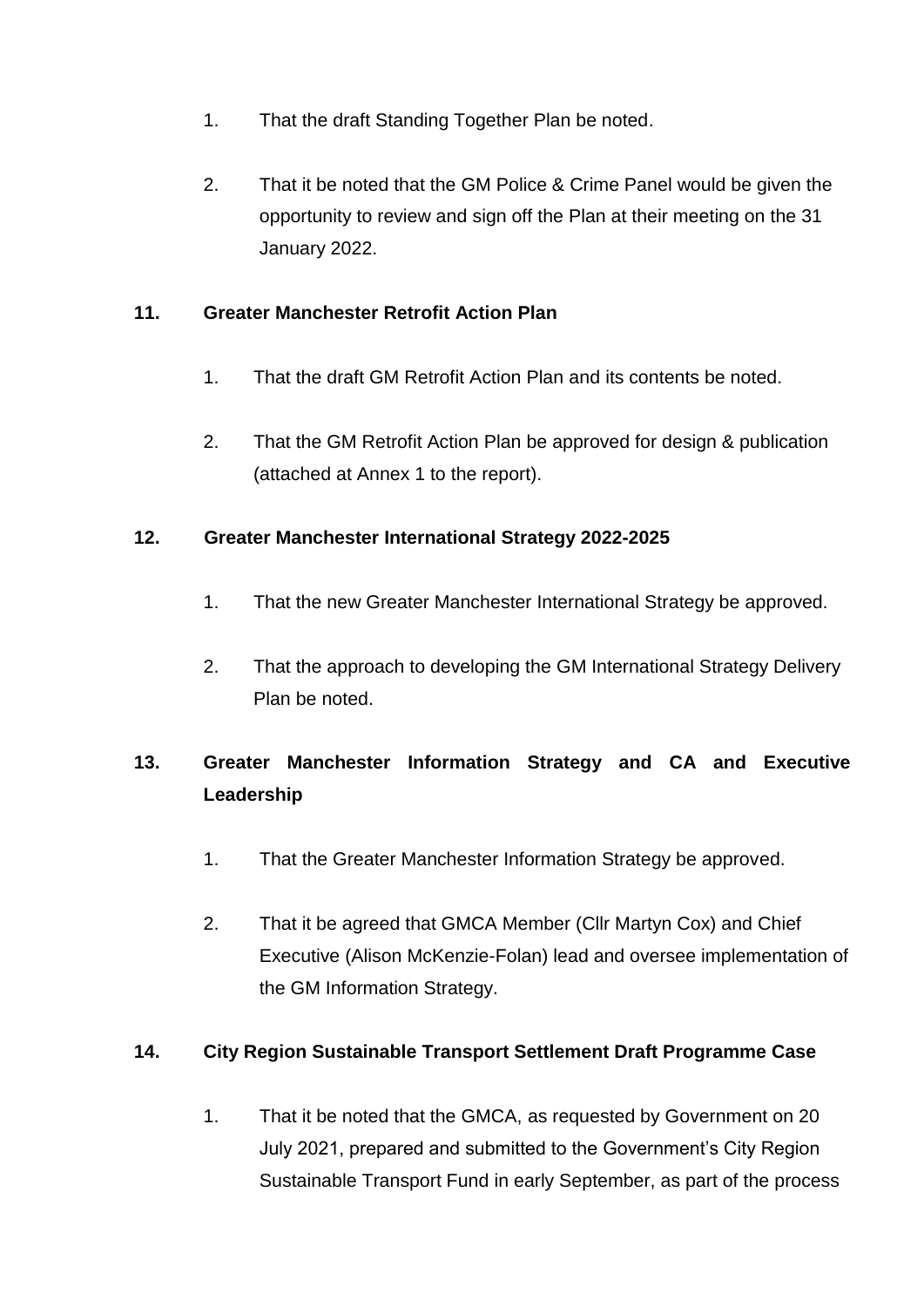to secure up to £1.19 billion of capital funding for the period 2022/23 to 2026/27.

- 2. That it be noted that on 22 November 2021, the Secretary of State wrote to the GM Mayor to say that GMCA had be awarded an indicative allocation of £1.07 billion of capital funding conditional on the submission of a programme business case by the end of January 2022.
- 3. That the key planning assumptions that the draft Programme Case was based upon as set out in section 3 of the report be noted.
- 4. That the approval of the draft Programme Case be delegated to the Chief Executive Officer, GMCA and TfGM in consultation with the GM Mayor and for submission to Government.
- 5. That it be noted that, following further review by Government and the announcement of the final award from Government, the final Programme Case will come to GMCA for approval.

### **15. Bid to the Zero Emission Bus Regional Areas (ZEBRA) Fund**

- 1. That approval be delegated to the Chief Executive Officer, GMCA & TfGM, in consultation with the Mayor of Greater Manchester and the Chief Executive of Stockport MBC, to approve the GMCA ZEBRA fund bid that has been produced in combination with Stockport MBC and Stagecoach Group Plc (Stagecoach). The bid seeks DfT funds of £36.9m alongside Stagecoach investment of approx. £37.2m and a GMCA contribution of £12.5m to support the introduction of 170 Zero Emission Buses in the south of GM by 2024.
- 2. That the conditions and details for this submission as set out in section 1 of the report be noted.
- 3. That the GMCA financial contribution of £12.5m be provisionally approved, that will be financed by prudential borrowings, noting that the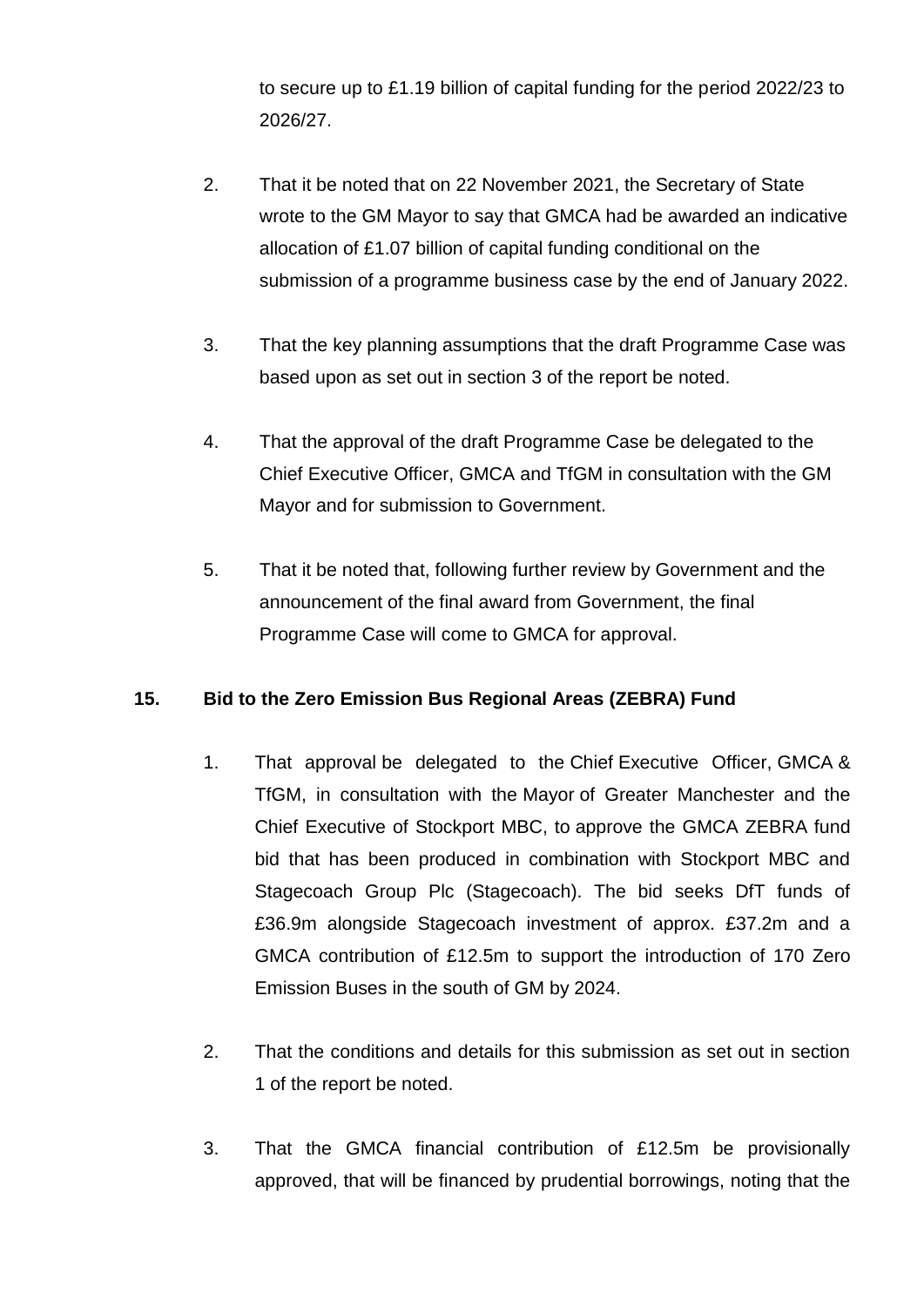borrowings will be repaid to GMCA over the lifetime of the assets through a subsidy control clawback mechanism; and that it be further noted that in the event that the submission is successful, final approval would be sought once costs have been confirmed.

4. That it be noted that any assets created through this fund would be available for the future franchised GM bus network.

## **16. Greater Manchester Economic Dashboard and Economy Portfolio Update**

- 1. That the latest update of the Greater Manchester Economic Resilience Dashboard and response be noted, including delivery of the Local Industrial Strategy and Greater Manchester Economic Vision.
- 2. That the Leader of Bury Council, Eamonn O'Brien expressed his gratitude for their recent Good Employment Charter accreditation and urged other Greater Manchester Authorities to lead by example and make the pledge.

**A link to the full agenda and papers can be found here: [Democracy-Template -](https://democracy.greatermanchester-ca.gov.uk/ieListDocuments.aspx?CId=136&MId=4416&Ver=4) [Greater Manchester Combined Authority \(greatermanchester-ca.gov.uk\)](https://democracy.greatermanchester-ca.gov.uk/ieListDocuments.aspx?CId=136&MId=4416&Ver=4)**

This decision notice was issued 1 February 2022 on behalf of Julie Connor, Secretary to the Greater Manchester Combined Authority, Broadhurst House, 56 Oxford Street, Manchester M1 6EU. The deadline for call in of the attached decisions is 4.00pm on 7 February 2022.

### **Call-In Process**

In accordance with the scrutiny procedure rules, these decisions would come into effect five days after the publication of this notice unless before that time any three members of the relevant Overview and Scrutiny Committee decides to call-in a decision.